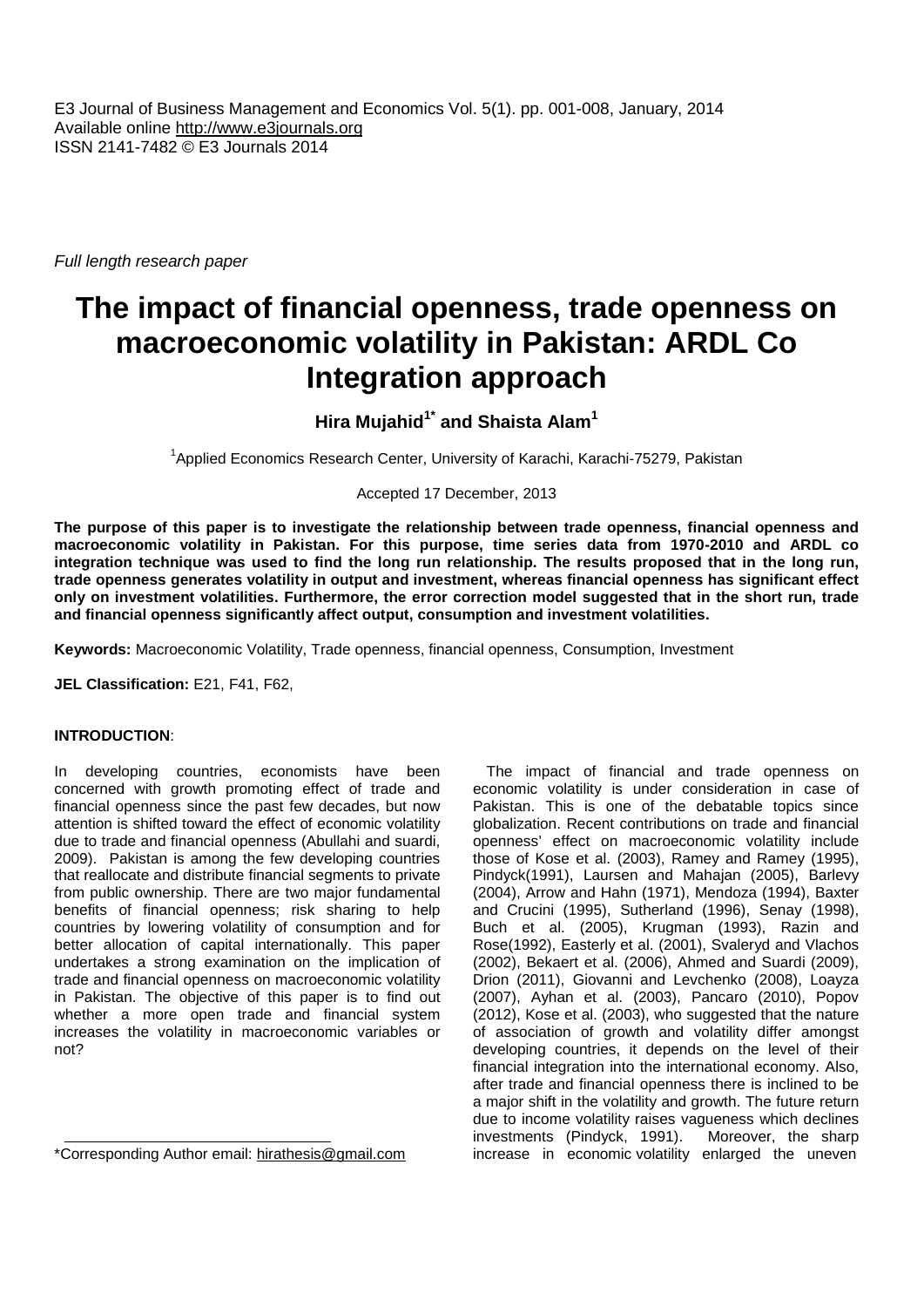distribution of hardship between under developing and developed nations (Laursen and Mahajan, 2005).

Furthermore, the output volatility rose with the high level of financial openness (Mendoza, 1994). However, the extent of volatility of output and consumption rely on the fright nature of the economy (Sutherland, 1996). In fact, increase in specialization within countries and huge amount of trade of intermediate inputs can reduce output volatility (Razin and Rose, 1992). Similarly, the high degree of the domestic financial sector development reduces volatility (Easterly et al., 2001). Moreover, liberalization financial development was closely related with the country's degree of openness Svaleryd and Vlachos (2002), also financial openness relates with volatility of consumption growth Bekaert et al (2006), and Ayhan et al. (2003). These days, in emerging markets, trade and capital openness correspond to each other Pancaro (2010).

The major objectives of this paper is to investigate the impact of financial and trade openness, in terms of trade volatility, inflation, fiscal policy and Institutional quality on income. consumption and investment volatility consumption and investment volatility (macroeconomic volatilities) of Pakistan. The paper applies ARDL approach for estimating long run as well as short run relationship among macroeconomic variables and its determinants. The structure of this paper is as follows: section 2 presents the review of literature. Section 3 discusses theoretical framework and model specification of research issues. Section 4 comprises the data and econometric methodology, section 5 encloses the conclusion.

# **REVIEW OF LITERATURE**

There are various studies on the consequence of financial openness on growth but few researches have been conducted on the study of the relationship of financial and trade openness on macroeconomic volatility. Razin and Rose (1994) proposed the effect of financial and trade openness on macroeconomic volatilities with a sample size of 138 countries and found no significant relationship between economic volatility and openness. Easterly et al. (2001) exhibited with a sample size of 74 countries over the time duration of 1960–97 the foundation of economic volatility and found that volatility can be reduced with greater degree of financial development and in developing countries, greater amount of trade openness increased the output volatility.

Buch et al. (2002) found the relationship among the financial liberalization and volatility of business cycle with data of 25 OECD countries and documented that there was no link between financial liberalization and output volatility. Moreover, Gavin and Hausmann (1996) exhibited developing countries data for the relationship between capital flow and output volatility and found a

positive relationship among them. In addition, O'Donnell (2001) exhibited the data of 93 countries over the period of 1971–94, the link of financial liberalization with growth volatility and reported that increase in financial liberalization reduced the output volatility. Furthermore, Bekaert et al. (2002) found the effect of equity market liberalization on output and consumption volatility over the period of 1980-2000 and reported the negative effect of equity market liberalization on output and consumption volatility and capital, and also the effect of equity market was greater than capital account liberalization. Mendoza (1994) found that the amount of change in output and consumption volatility is less than the change in financial openness and the output volatility increased with the level of financial openness. Baxter and Crucini (1995) found that financial openness can increase output volatility and reduce consumption volatility. The reason of increase in output volatility is linked with trade openness (Krugman, 1993) and the greater specialization within industries, across countries which direct greater amount of trade in intermediate inputs such that output volatility reduces (Razin and Rose, 1994).

There are a number of current studies that incorporate the effect of financial openness on economic volatility using the model from Buch et al. (2002), Senay (1998), Sutherland (1996) and Obstfeld and Rogoff (1995) suggesting its strength of nature, defined by the impact of financial openness on economic volatility. In addition, developing countries' characteristics affect the link between financial openness and economic volatility due to countries' little extent of trade diversification so they face greater volatility through terms of trade and international demand shocks (Rogoff 1995). Kose (2002), found that a substantial volatility is explained by the terms of trade shocks. In addition, in developing countries, the rapid change in capital flows' direction can give boom cycles, but few of them have profound financial sectors to manage the capital flows volatility. Moreover, Aghion et al. (1999), and Caballero and Krishnamurthy (2001) found the relationship among financial development and output volatility, also the overdrawn countries get high business cycle fluctuations only because of rapid change in international interest rates.

### **THEORETICAL FRAMEWORK**

To study the impact of trade and financial openness on economic volatility, this study considers different income and consumption measures of volatility (Ahmed and Suardi, 2009). The paper considers three major components of macroeconomic volatilities; Income, Consumption and Gross Fixed Capital formation (Abdullah and Suardi, 2009 and Kose, 2006). Furthermore, two proxies of income volatility have been used; GDP per capita volatility and GNP growth volatility.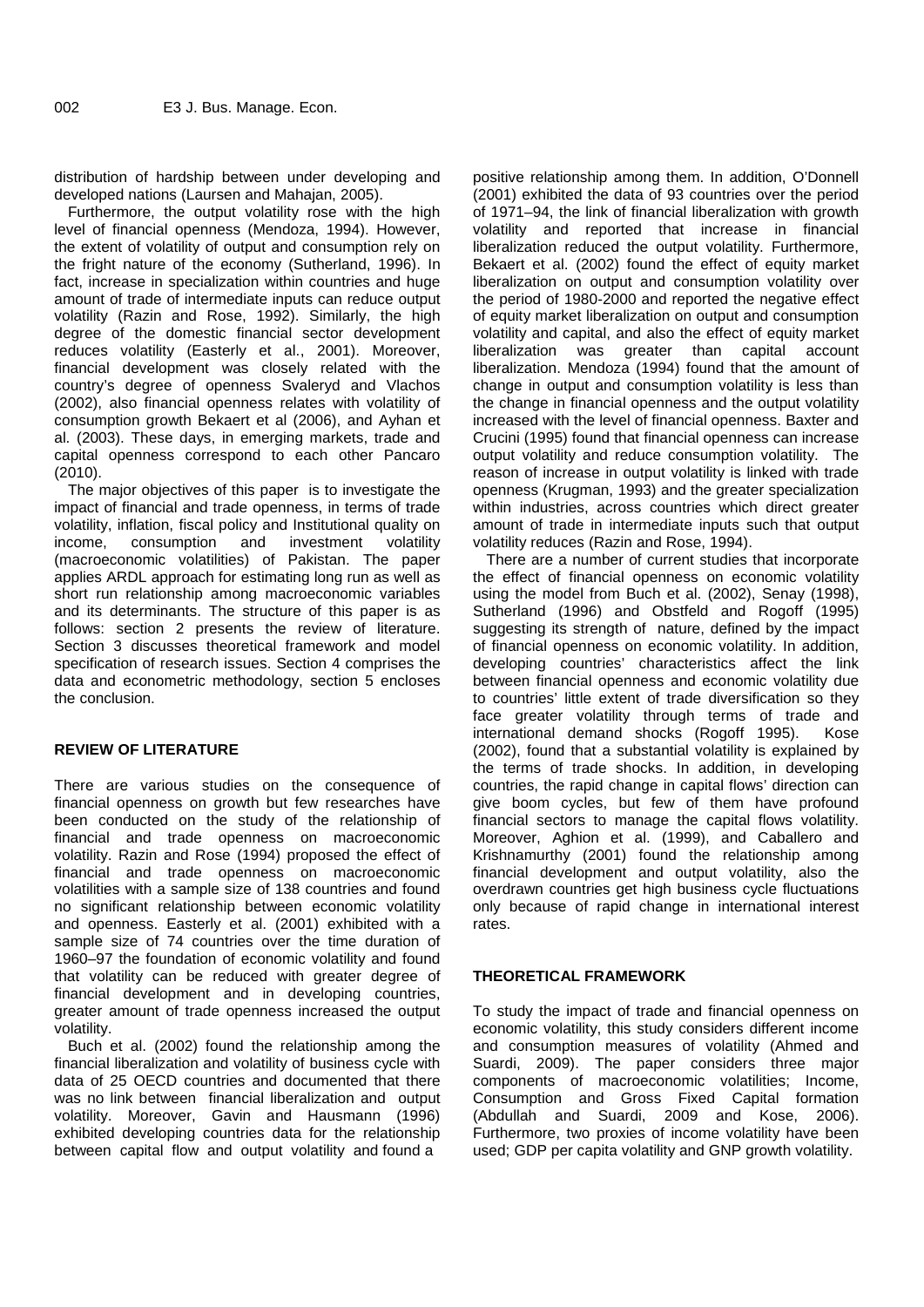**Table 1:** Variable Description

| No. | <b>Variables</b> | <b>Description</b>                                                | Source.             |
|-----|------------------|-------------------------------------------------------------------|---------------------|
|     | <b>LVC</b>       | Log Of Standard Deviation Of Final Consumption.                   | <b>WDI Database</b> |
|     | <b>LVG</b>       | Log Of Standard Deviation Of GDP.                                 | <b>WDI Database</b> |
| 3   | <b>LVGNI</b>     | Log Of Standard Deviation Of Gross National Product               | <b>WDI Database</b> |
| 4   | <b>LVIN</b>      | Log Of Standard Deviation Of Fixed Capital Formation.             | <b>WDI Database</b> |
| 5   | FO.              | Log Of Financial Openness Is Sum Of Foreign Direct Investment And | <b>WDI Database</b> |
| 6   | TO               | Trade Openness; Ratio Sum Of Import And Export To GDP.            | <b>WDI Database</b> |
|     | I GDP            | Log Of GDP (Current LCU).                                         | <b>WDI Database</b> |
| 8   | FP               | <b>Fiscal Policy Pro Cyclicality</b>                              | Lane (2003)         |
| 9   | LSDTOT           | Standard Deviation Log Of Terms And Trade.                        | <b>WDI Database</b> |
| 10  | FD               | Financial Development; Private Credit To GDP                      | <b>WDI Database</b> |
|     | LIN              | Inflation, GDP Deflator.                                          | <b>WDI Database</b> |

The reason to use GNP proxy separately is that it same. includes the effects of global risk sharing on state income, gotten through market reforms. Moreover, total consumption measure is imperative in the sense of  $\Delta\sigma_i$ reform welfare assessments because it does not depend on only a few economic agents utility. Furthermore, cyclical performance of government consumption has  $\chi^2/2F$ -1+i=0q  $\chi^2/2F+1+\alpha$ <sub>7</sub> TO + $\alpha_8$ FO<sub>t-1</sub> + $\alpha_9$  GDP  $_{11}$ sudden impact on private consumption due to economic fear, in addition government consumption to GDP ratio is high in developing countries which reflects the value of government consumption. In addition, trade and financial openness are used as economic reforms; trade openness is measured by the ratio of the sum of export and import to GDP and financial openness the sum of portfolio investment and FDI (Abdullah and Saurdi, 2009). This paper considers few other control variables in order to find the impact of financial and trade openness including terms of trade volatility which is proxy for international risks, inflation and its volatility, financial development and GDP per capita is the proxy of economic development. Therefore the model specification is as follows:

Macroeconomic volatilities = f (Trade openness, Financial openness, Terms of trade volatility, Fiscal policy pro cyclicality<sup>1</sup>, Control variables)

#### **DATA AND ECONOMETRIC METHODOLOGY**

This paper will identify the long-run and short run relationship of financial openness, trade openness and economic volatilities of Pakistan, for this purpose this study examines the time series data from1970-2010 (Detail data explanation in table 1). The present paper employs ARDL approach to estimate long run as well as short run relationship among macroeconomic volatilities and their determinants. The main difference between the two co integration techniques is that ARDL can be applied on small sample size and the order of integration can be different i.e. I(0) or I(1) whereas Johanson and Johanson Co integration technique can be applied on a large sample and the order of integration must be the

The error correction model for ARDL macroeconomic volatilities estimated as:

 $\sum_{i=0}^{p} \chi_1 4T O_{t-1} +$  $\sum_{i=0}^{q} \chi_2 \Delta FO_{t-1} +$  $i=0q$   $\chi$ 3 $\Delta$ GDPt-1+ $i=0q$   $\chi$ 4 $\Delta$ LTOTVOLt-1+  $_0i=0q$  $+\infty_{10}$  TOT VOL  $_{1.1}$  +  $\infty_{11}$ FP  $_{1.1}$  +  $\quad_{12}Z_{1.1}$  + U<sub>i</sub>-------(1)

Fiscal policy pro cyclicality is captured by the Method of Lane (2003) using the following regression:

 $\triangle LGC=$  1 + 2  $\triangle LGDP_t +e_t$ , where GC is log of government consumption and LGDP is log of real GDP.

Where, i represents macroeconomic volatilities i.e. GDP. GNI, Consumption and Investment, each volatility regress a separate regression with same endogenous variables, TO is trade openness, financial openness (FO), Term of trade volatility (SDTOT), fiscal policy pro cyclical (FP) and Z is a control variable including income, inflation, inflation volatility and institutional quality, Adifference operator and q is is for optimal lag length. However, F test is used for long run relationship in ARDL and the null hypothesis for no co integration is as follows:

 $H_0:$  ;  $w_{7} = w_8 = w_9 = w_{10} = w_{11} = w_{12} = 0$  and the alternative hypothesis is:  $H_1$ ;  $_{7\neq} \infty_8 \neq 9 \neq 10 \neq 11 \neq 12 \neq 0$ .

The critical values are computed from Pesaran et al. (2001) which provide two sets, one measures all the variables, co integrated at I (0) and the other computed all the variables, co integrated at I (1), when the F-stats is greater than the upper bound of critical value, the null hypothesis is rejected and when F-stats less than the lower bound of critical value, the null hypothesis cannot be rejected Samreth (2008). Now for the ECM, the lag length is selected by AIC or SIC. From equation 2, the coefficients represent the short run dynamics whether they diverge or converge, a positive sign indicates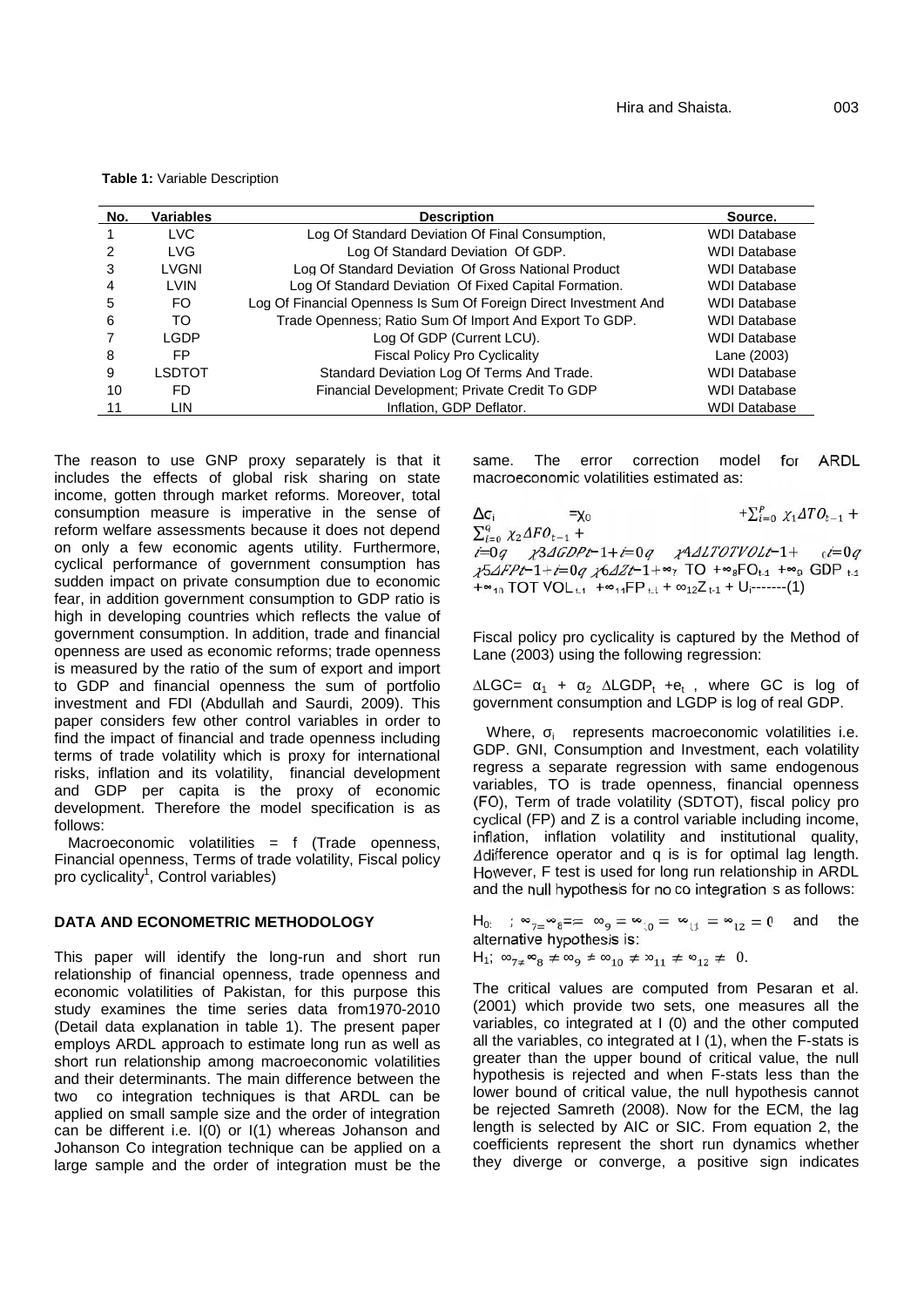|                    |                      | <b>Bound Critical value (restricted no intercept and no trend)</b> |         |         |
|--------------------|----------------------|--------------------------------------------------------------------|---------|---------|
| Dependent variable | <b>F</b> stats-Value | Significance level                                                 | KO)     |         |
| a                  | 180.693*             | $1\%$                                                              | $-2.59$ | $-5.07$ |
| ani                | 43.507*              | 5%                                                                 | $-1.95$ | $-4.43$ |
| с                  | 172.6400*            | 10%                                                                | $-1.62$ | $-4.09$ |
| in                 | 144.753*             |                                                                    |         |         |

**Table 2:** Bound test Co integration Relationship

Note: \* represents at level of significance 0.01.

**Table 3:** Long run and Short run ARDL Regression for Gross Domestic Product Volatility:

| <b>Estimated Long Run Coefficients using the ARDL Approach</b>       |                    |                                                       |                  |  |  |
|----------------------------------------------------------------------|--------------------|-------------------------------------------------------|------------------|--|--|
| ARDL(2,1,2,1,0,1,2,2) selected based on Akaike Information Criterion |                    |                                                       |                  |  |  |
| Dependent variable is LVG                                            |                    |                                                       |                  |  |  |
| 39 observations used for estimation from 1972 to 2010                |                    |                                                       |                  |  |  |
| Regressor                                                            | <b>Coefficient</b> | <b>Standard Error</b>                                 | T-Ratio[Prob]    |  |  |
| TO                                                                   | $-1.4290$          | .25151                                                | $-5.6817[.000]$  |  |  |
| FO                                                                   | .25581             | .13085                                                | 1.9550[.065]     |  |  |
| <b>LSDTOT</b>                                                        | $-14201$           | .076112                                               | $-1.8658[.078]$  |  |  |
| FP.                                                                  | $-0.85020$         | .42414                                                | $-2.0045[.059]$  |  |  |
| LGDP                                                                 | .60780             | .14104                                                | 4.3094[.000]     |  |  |
| LIN                                                                  | $-0.38046$         | .33773                                                | $-1.1265$ [.274] |  |  |
| <b>FD</b>                                                            | 3.5370             | 1.4873                                                | 2.3782[.028]     |  |  |
| <b>Error Correction Representation for the Selected ARDL Model</b>   |                    |                                                       |                  |  |  |
| Dependent variable is dLVG                                           |                    |                                                       |                  |  |  |
|                                                                      |                    | 39 observations used for estimation from 1972 to 2010 |                  |  |  |
| Regressor                                                            | <b>Coefficient</b> | <b>Standard Error</b>                                 | T-Ratio[Prob]    |  |  |
| dLVG1                                                                | $-0.25169$         | .19501                                                | $-1.2907$ [.208] |  |  |
| <b>OTb</b>                                                           | $-8.0061$          | 3.1499                                                | $-2.5417[.017]$  |  |  |
| <b>dFO</b>                                                           | $-0.26780$         | .15989                                                | $-1.6749[.106]$  |  |  |
| dFO <sub>1</sub>                                                     | $-40186$           | .13922                                                | $-2.8865[.008]$  |  |  |
| dLSDTOT                                                              | $-084211$          | .052561                                               | $-1.6022$ [.121] |  |  |
| dFP                                                                  | $-1.1445$          | .39113                                                | $-2.9262[.007]$  |  |  |
| <b>dLGDP</b>                                                         | 12.8984            | 5.1945                                                | 2.4831[.020]     |  |  |
| dLIN                                                                 | $-17615$           | .40401                                                | $-.43602[.666]$  |  |  |
| dLIN1                                                                | $-58657$           | .16202                                                | $-3.6203[.001]$  |  |  |
| dFD                                                                  | 3.4265             | 1.6350                                                | 2.0957[.046]     |  |  |
| dFD1                                                                 | $-5.4540$          | 1.7561                                                | $-3.1057[.005]$  |  |  |
| $ecm(-1)$                                                            | $-1.3462$          | .39468                                                | $-3.4108[.002]$  |  |  |
| R-Squared                                                            | .95549             | R-Bar-Squared                                         | .91099           |  |  |

divergence from equilibrium whereas the negative sign indicates convergence to equilibrium. However, ECM is a calculation from the long run model by normalizing the equations.

Before using the ARDL model, the first step is to confirm the order of integration of all given variables that are not more than one through the unit root ADF test which has been tested. The second step is to find out if co integration exist among the variable with the help of Bound test. In table 2, F statistics for Bound test is presented with critical values, the values prescribed by

Persan et al., (2001). The results values of F-statistics are greater than upper bounds of critical values at significance level 0.01 and 0.05. Furthermore, third step is to estimate the ARDL equation, the maximum lag order is 2 selected as the data is annual (Persaran and Shin, 1999). So, the adjusted sample period becomes 1972- 2010 with maximum lag selection, this process saves the degree of freedom. Furthermore, the fourth step is reveals the long run relationships, among GDP volatility through  $ARDL(2,1,2,1,0,1,2,1,2)$ , the results (Table 3) suggest that trade openness and fiscal policy pro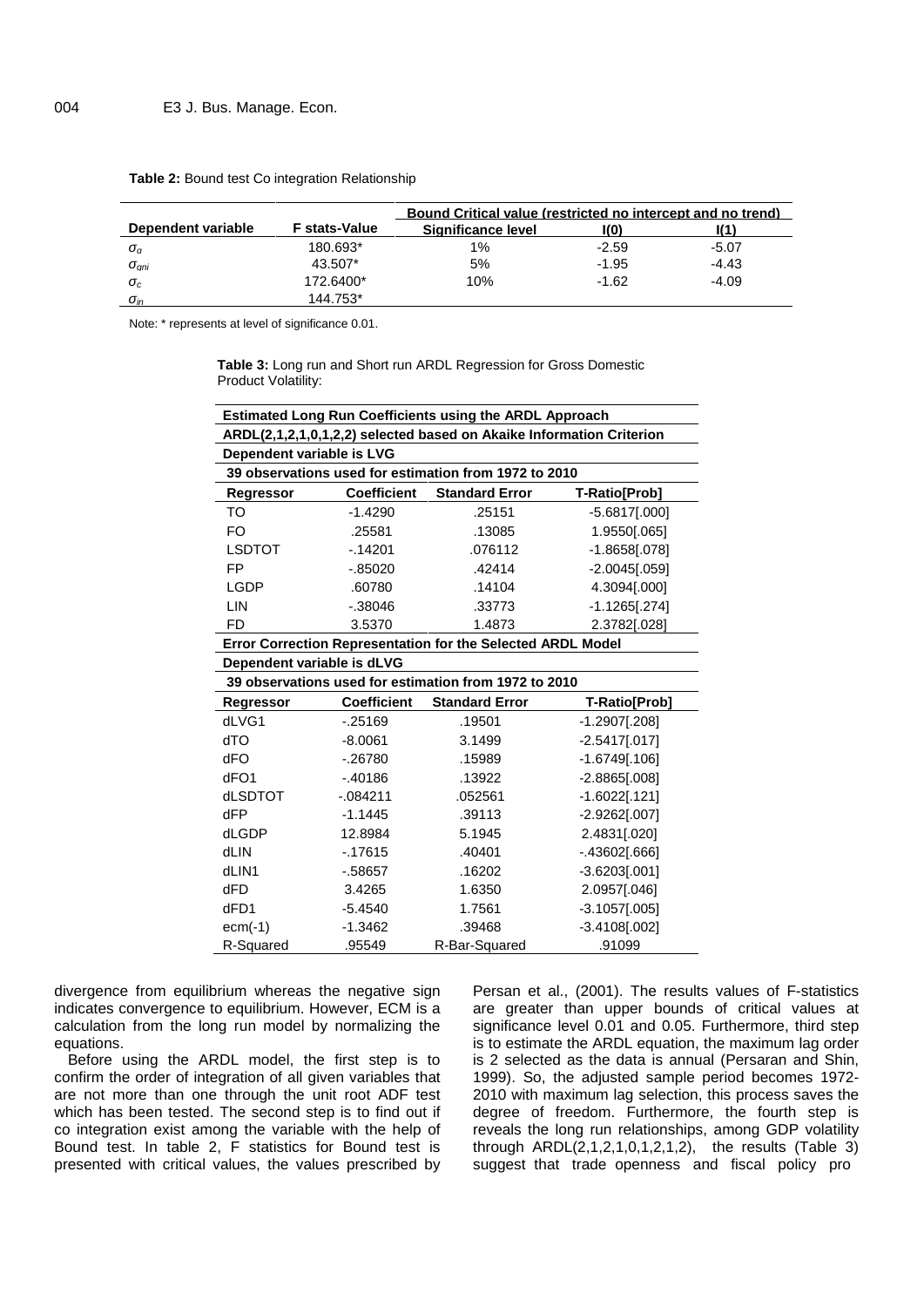|                                                             |                    | <b>Estimated Long Run Coefficients using the ARDL Approach</b> |                                                                      |  |  |
|-------------------------------------------------------------|--------------------|----------------------------------------------------------------|----------------------------------------------------------------------|--|--|
|                                                             |                    |                                                                | ARDL(2,2,0,2,1,0,0,2) selected based on Akaike Information Criterion |  |  |
|                                                             |                    | Dependent variable is LVGNI                                    |                                                                      |  |  |
|                                                             |                    | 39 observations used for estimation from 1972 to 2010          |                                                                      |  |  |
| Regressor                                                   | <b>Coefficient</b> | <b>Standard Error</b>                                          | T-Ratio[Prob]                                                        |  |  |
| TL                                                          | $-2.1080$          | .28195                                                         | $-7.4763[.000]$                                                      |  |  |
| FO                                                          | $-027703$          | .039531                                                        | $-0.70079$ [.491]                                                    |  |  |
| <b>LSDTOT</b>                                               | $-0.33114$         | .13628                                                         | $-2.4298[.024]$                                                      |  |  |
| <b>FP</b>                                                   | $-0.026346$        | .14990                                                         | $-17575$ [.862]                                                      |  |  |
| <b>LGDP</b>                                                 | 1.2370             | .17092                                                         | 7.2376[.000]                                                         |  |  |
| LIN                                                         | .19957             | .092628                                                        | 2.1546[.042]                                                         |  |  |
| FD                                                          | 2.2194             | .66557                                                         | 3.3345[.003]                                                         |  |  |
| Error Correction Representation for the Selected ARDL Model |                    |                                                                |                                                                      |  |  |
| Dependent variable is dLVGNI                                |                    |                                                                |                                                                      |  |  |
| Regressor                                                   | <b>Coefficient</b> | <b>Standard Error</b>                                          | T-Ratio[Prob]                                                        |  |  |
| dLVGNI1                                                     | 1.2691             | .68698                                                         | 1.8474[.076]                                                         |  |  |
| dTL                                                         | $-7.1832$          | 4.4984                                                         | $-1.5968$ [.122]                                                     |  |  |
| dTL1                                                        | $-4.1094$          | 3.3471                                                         | $-1.2278$ [.231]                                                     |  |  |
| dFO                                                         | $-14744$           | .20951                                                         | $-0.70373$ [.488]                                                    |  |  |
| dLSDTOT                                                     | $-48871$           | .19886                                                         | $-2.4576[.021]$                                                      |  |  |
| dLSDTOT1                                                    | .55211             | .19021                                                         | 2.9026[.007]                                                         |  |  |
| dFP                                                         | 4.3770             | 2.0752                                                         | 2.1092[.045]                                                         |  |  |
| dLGDP                                                       | 6.5835             | 1.3650                                                         | 4.8231[.000]                                                         |  |  |
| dLIN                                                        | 1.0621             | .61065                                                         | 1.7393[.094]                                                         |  |  |
| dFD                                                         | 9.9983             | 3.3741                                                         | 2.9633[.006]                                                         |  |  |
| dFD1                                                        | $-10.7828$         | 3.0460                                                         | $-3.5400[.002]$                                                      |  |  |
| $ecm(-1)$                                                   | $-5.3220$          | 1.3898                                                         | $-3.8292[.001]$                                                      |  |  |
| dLVGNI1                                                     | 1.2691             | .68698                                                         | 1.8474[.076]                                                         |  |  |

**Table 4:** Long run and Short run ARDL Regression for Gross National Product Volatility

cyclicality has negative and significant effect on GDP volatility, but income and financial development has positive as well as significant effect on GDP volatility in the long run.

The fifth step to estimate the short run results of the model which explains (Table 3) that trade openness, financial openness (Wald test Chi sq is 8.98), fiscal policy pro cyclicality, income, inflation (Wald test Chi sq is 14.12), institutional quality and financial development (Wald test Chi sq is 9.88) have significant effects on GDP volatility in the short run, however the speed of adjustment in the long run is -1.3 and significant effect on GDP volatility. However, the long run and short results for GNI volatility represented in table 4 suggest that the terms of trade volatility and institutional quality has negative and significant effect on GNI volatility in the long run, but income, inflation and financial development has positive and also significant effect on GNI volatility in the long run. Furthermore, the short run results explain that terms of trade volatility (Wald test Chi sq is 8.42), fiscal policy pro cyclicality, institutional quality, financial development and income have significant effects on GNI volatility in the short run, the speed of adjustment is -5.32 in long run and significant effect. However, the long run ARDL approach for consumption volatility results propose (table 5) that income has positive and significant effect at 0.1 significant levels. Moreover, short run results suggest that trade openness, terms of trade volatility (Wald test Chi sq is 8.34) have negative and significant effect on consumption volatility whereas income and financial development have positive and also significant effect on consumption volatility. The speed of adjustment in the long run is -1.61 and has significant effect on consumption volatility.

Now, ARDL (2,0,2,0,2,0,1,2,0) for investment volatility long run and short run results relationship among macroeconomic determinant and investment volatility represented in table 6 which suggests that in the long run, trade openness and financial openness have significant and negative effect on investment volatility, but inflation and income have significant and positive effect on investment volatility in the long run. In addition, short run results depict that trade openness has negative effect on investment volatility but financial openness (Wald test Chi sq is 8.59), fiscal policy pro cyclicality (Wald test Chi sq is 12.31), income andinstitutional quality (Wald test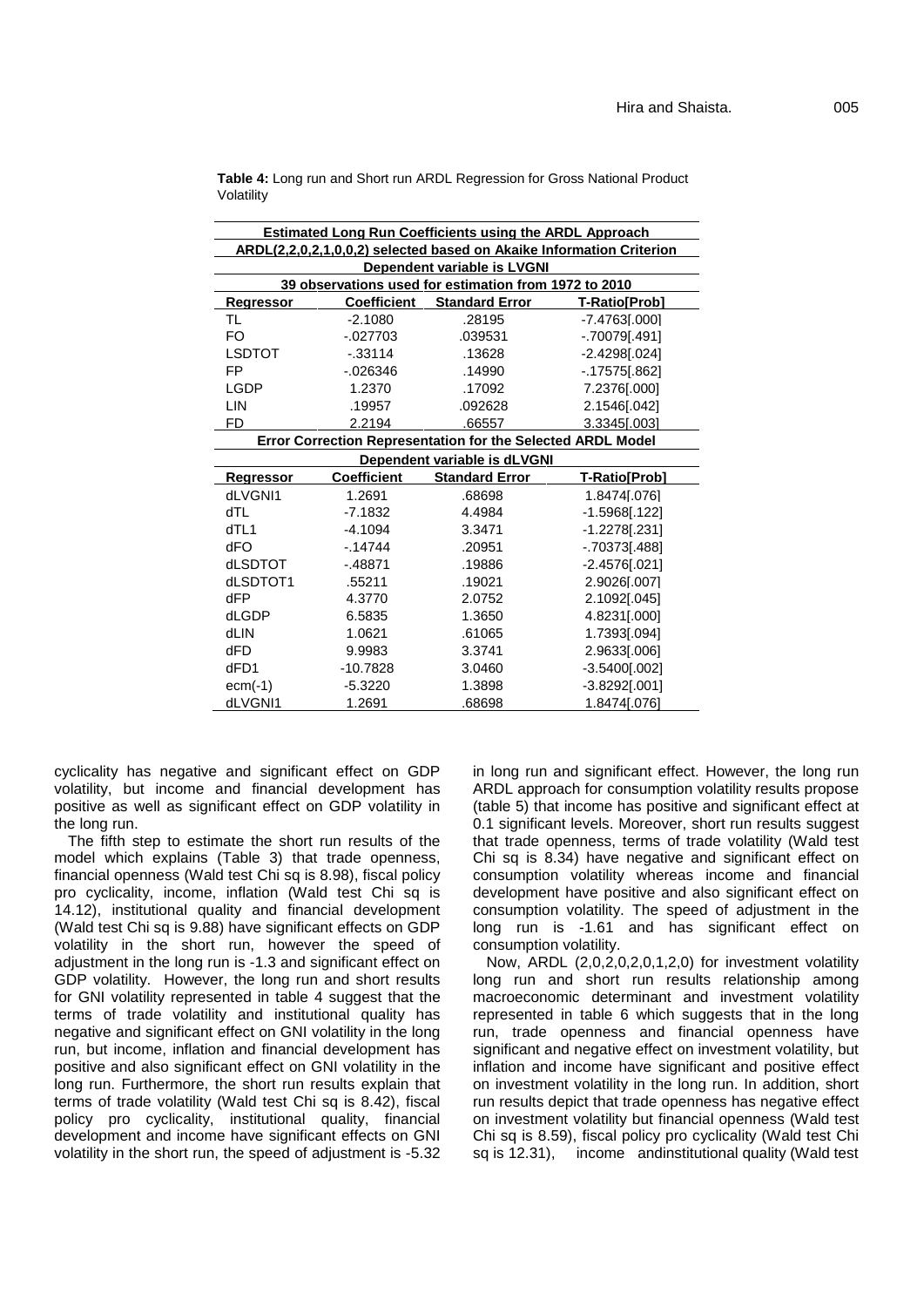**Table 5:** Long run and Short run ARDL Regression for Consumption Volatility.

| <b>Estimated Long Run Coefficients using the ARDL Approach</b>       |                    |                                                       |                   |  |  |
|----------------------------------------------------------------------|--------------------|-------------------------------------------------------|-------------------|--|--|
| ARDL(2,1,2,2,0,1,0,2) selected based on Akaike Information Criterion |                    |                                                       |                   |  |  |
| Dependent variable is LVC                                            |                    |                                                       |                   |  |  |
|                                                                      |                    | 39 observations used for estimation from 1972 to 2010 |                   |  |  |
| <b>Regressor</b>                                                     | <b>Coefficient</b> | <b>Standard Error</b>                                 | T-Ratio[Prob]     |  |  |
| TO                                                                   | $-0.66614$         | .40982                                                | $-1.6254$ [.119]  |  |  |
| FO.                                                                  | .083983            | .086421                                               | .97179[.342]      |  |  |
| <b>LSDTOT</b>                                                        | .29486             | .17775                                                | 1.6588[.112]      |  |  |
| <b>FP</b>                                                            | .053267            | .20697                                                | .25736[.799]      |  |  |
| <b>LGDP</b>                                                          | .44749             | .24906                                                | 1.7967[.087]      |  |  |
| LIN                                                                  | .011998            | .18191                                                | .065955[.948]     |  |  |
| FD                                                                   | $-1.1626$          | .90691                                                | $-1.2820$ [.214]  |  |  |
| Error Correction Representation for the Selected ARDL Model          |                    |                                                       |                   |  |  |
|                                                                      |                    | Dependent variable is dLVC                            |                   |  |  |
| <b>Regressor</b>                                                     | <b>Coefficient</b> | <b>Standard Error</b>                                 | T-Ratio[Prob]     |  |  |
| dLVC1                                                                | .44617             | .098425                                               | 4.5331[.000]      |  |  |
| <b>dTO</b>                                                           | $-8.2734$          | 2.7283                                                | $-3.0324[.005]$   |  |  |
| dFO                                                                  | $-12564$           | .12808                                                | $-0.98091$ [.336] |  |  |
| dFO <sub>1</sub>                                                     | $-0.25711$         | .12057                                                | $-2.13261.0431$   |  |  |
| dLSDTOT                                                              | .13655             | .093091                                               | 1.4669 [.154]     |  |  |
| dLSDTOT1                                                             | $-22903$           | .090359                                               | $-2.5347$ [.018]  |  |  |
| dFP                                                                  | .085945            | .33472                                                | .25676[.799]      |  |  |
| dLGDP                                                                | 10.3768            | 4.5569                                                | 2.2771[.031]      |  |  |
| dLIN                                                                 | .019358            | .29383                                                | .065883[.948]     |  |  |
| dFD                                                                  | .32134             | 1.4513                                                | .22142[.826]      |  |  |
| dFD1                                                                 | 2.1042             | 1.2113                                                | 1.7371[.094]      |  |  |
| $ecm(-1)$                                                            | $-1.6135$          | .17133                                                | $-9.4170[.000]$   |  |  |
| R-Squared                                                            | .88718             | R-Bar-Squared                                         | .79585            |  |  |

**Table 6:** Long run and Short run ARDL Regression for Investment Volatility.

|             |                    | <b>Estimated Long Run Coefficients using the ARDL Approach</b>     |                                                                      |
|-------------|--------------------|--------------------------------------------------------------------|----------------------------------------------------------------------|
|             |                    |                                                                    | ARDL(2,0,2,0,2,0,1,0) selected based on Akaike Information Criterion |
|             |                    | Dependent variable is LVIN                                         |                                                                      |
|             |                    | 39 observations used for estimation from 1972 to 2010              |                                                                      |
| Regressor   | <b>Coefficient</b> | <b>Standard Error</b>                                              | T-Ratio[Prob]                                                        |
| TO          | $-1.2562$          | .11431                                                             | $-10.9896$ [.000]                                                    |
| FO          | $-0.30243$         | .074135                                                            | $-4.0794$ [.000]                                                     |
| LSDTOT      | $-0.9480E-3$       | .020944                                                            | $-045263[.964]$                                                      |
| FP          | $-12496$           | .18278                                                             | $-68368$ [.501]                                                      |
| <b>LGDP</b> | .82527             | .056555                                                            | 14.5924[.000]                                                        |
| LIN         | .19197             | .086497                                                            | 2.2194[.037]                                                         |
| FD          | .60643             | .41540                                                             | 1.4599[.158]                                                         |
|             |                    | <b>Error Correction Representation for the Selected ARDL Model</b> |                                                                      |
|             |                    | Dependent variable is dLVIN                                        |                                                                      |
| Regressor   | <b>Coefficient</b> | <b>Standard Error</b>                                              | T-Ratio[Prob]                                                        |
| dLVIN1      | .40466             | .20733                                                             | 1.9517[.062]                                                         |
| dTO         | $-2.7605$          | .59048                                                             | $-4.6750$ [.000]                                                     |
| dFO         | $-15368$           | .13890                                                             | $-1.1064[.279]$                                                      |
| dFO1        | .31536             | .14840                                                             | 2.1251[.043]                                                         |
| dLSDTOT     | $-0020832$         | .046043                                                            | $-045245$ [.964]                                                     |
| dFP         | $-2.3930$          | 3.0594                                                             | $-.78219I.441]$                                                      |
| dFP1        | 6.5718             | 3.2200                                                             | 2.0409[.052]                                                         |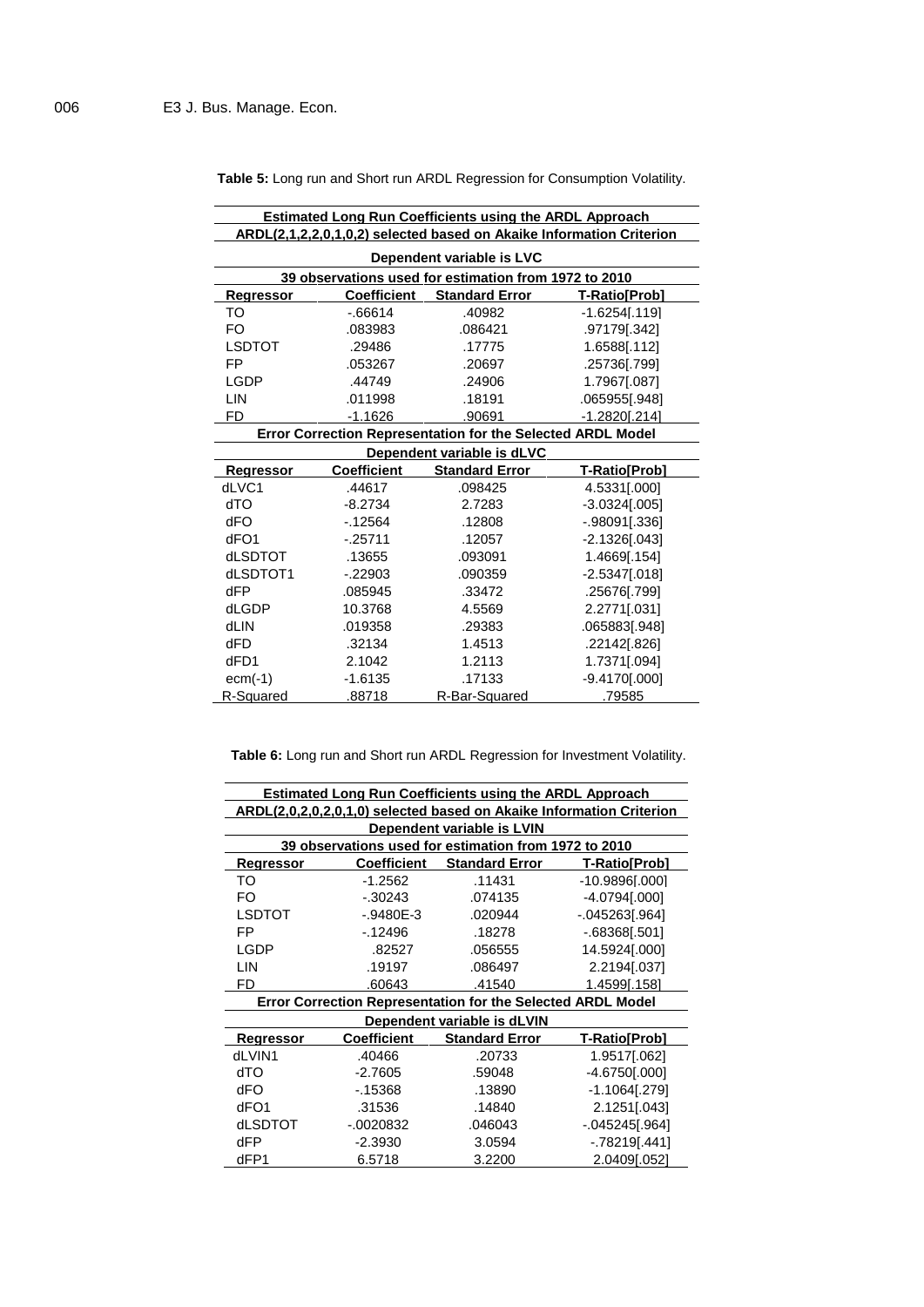| dLGDP     | 1.8135    | .30611        | 5.9244[.000]    |
|-----------|-----------|---------------|-----------------|
| dLIN      | .097974   | .12948        | .75669[.456]    |
| dFD       | 1.3326    | .88907        | 1.4989[.146]    |
| $ecm(-1)$ | $-2.1974$ | .35589        | $-6.1744[0.00]$ |
| R-Squared | .86067    | R-Bar-Squared | .75933          |

Chi sq is 10.36) have significant effect on investment volatility and the speed of adjustment is -2.19 in the long run.

#### **Conclusion**:

The paper focuses on the impact of trade and financial openness effect on macroeconomic volatilities which are dived into GDP, GNI, consumption and investment volatilities; however, recent empirical research shifted the attention on the output volatility due to trade and financial openness. The paper follows the ARDL approach for the long run and short run analysis and for co integration Pesaran et al. (2001) bound test. Our results support that in the long run, trade openness has significant and negative effect on GDP, GNI and investment volatility, as the trade openness increases, the GDP, GNI and investment volatility reduces in the long run. Whereas, financial openness has significant and negative effect on investment volatility reflecting that as the financial openness increases, it causes reduction in investment volatility in the long run. However income has significant effect on GDP, consumption and investment volatility in the long run. Also, financial development has significant effects on GDP and GNI in the long run.

In the short run analysis, ECM results proposed that trade openness, financial openness and income has significant effect on GDP and consumption volatilities. But only financial openness and income has significant effect on investment in the short run. Institutional quality has only significant effect on GDP, GNI, and investment volatility in short run. Also financial development has significant effect on GNI and consumption volatility. On the other hand, sound financial development and institutional quality can reduce the effect of trade openness and financial openness on macroeconomics volatilities. As a stable macroeconomic environment can create good intuitions, which result to low inflation and good maintenance of macroeconomic volatilities. In Pakistan policy makers should focus on better institutional development to reduce the macroeconomic volatilities, though basically institutions depend on country's history and culture which is hard to change in the short span, but recent empirical studies describe the role of policies to speed up for better institutions. Moreover, Institutions can be developed by more trade openness as market openness encourage institutions to handle complex and risky range of transaction World bank (2002). For better financial development, policy makers should design such polices where the risk premium is adjusted according to the current security condition of country. Yet foreign banks likely to invest where the local markets are competitive and having quality financial services. So improved and secure domestic banking industries and regulatory framework can foster financial development

#### **Reference**

- Ahmed AD, Suardi S (2009) "Macroeconomic Volatility, Trade and Financial Liberalization in Africa", World Develop. 37(10): 1623–1636
- Barlevy G (2004). 'The Cost of Business Cycles and the Benefits of Stabilization: A Survey', NBER WPS 10926, National Bureau of Economic Research, Inc.
- Baxter M, Crucini MJ (1995). 'Business Cycles and the Asset Structure of Foreign Trade',International Economic Review, Department of Economics, University of Pennsylvania and Osaka University Institute of Social and Economic Research Association, 36(4): 821-54.
- Bekaert G, Harvey C, Lundblad C (2005). Does Financial liberalization spur growth" J. Financ. Econ. 77: 3-55.
- Buch M, Doepke J, Pierdzioch C (2005). 'Financial openness and business cycle volatility' J. Intl. Money. Financ. 24: 744-65.
- Caballero RJ, Krishnamurthy A (2001). "International and Domestic Collateral Constraints in a Model of Emerging Market Crises," J. Monet. Econ. 48: 513–48.
- Drion J (2011). "Trade Liberalisation and Volatility The Latin American Experience", Erasmus University Rotterdam
- Easterly W, Islam R, Stiglitz J (2001). 'Shaken and Stirred: Explaining Growth Volatility'Annual World Bank Conference on Development Economics, ed. by B.Pleskovic and N.Stern, Washington : World **Bank**
- Giovanni J, Levchenko AA (2010). "Country Size, International Trade, and Aggregate Fluctuations in Granular Economies" NBER paper series, working paper 17335.
- Kose MA, Prasad ES, Terrones ME (2003). 'Financial Integration and Macroeconomic Volatility' IMF Working Paper WP/03/50. Washington DC: International Monetary Fund.
- Krugman P (1993). 'Lessons of Massachusetts for EMU', In F.Giavazzi, and F.Torres (Eds), 'The Transition to Economic and Monetary Union in Europe', Cambridge University Press, 241-61.
- Laursen T, Mahajan M (2005). 'Volatility, Income Distribution and Poverty', in J. Aizenman and B. Pinto (eds), Managing Economic Volatility and Crisis: A Practitioner's Guide, Cambridge:Cambridge University Press, pp. 101–36.
- Kose MA, Eswar SP, Marco ET (2003). "Financial Integration and Macroeconomic Volatility", IMF staff paper Vol 50. Special issue.
- Loayza NV, Romain R, Luis S, Jaume V (2007). "Macroeconomic Volatility and Welfare in Developing Countries: An Introduction" The World Bank Economic Review, 21(3): 343–357.
- Mendoza EG (1994). 'Terms-of-trade uncertainty and economic growth: are risk indicators significant in growth regressions?', International Finance Discussion Papers 491, Board of Governors of the Federal Reserve System (U.S.).